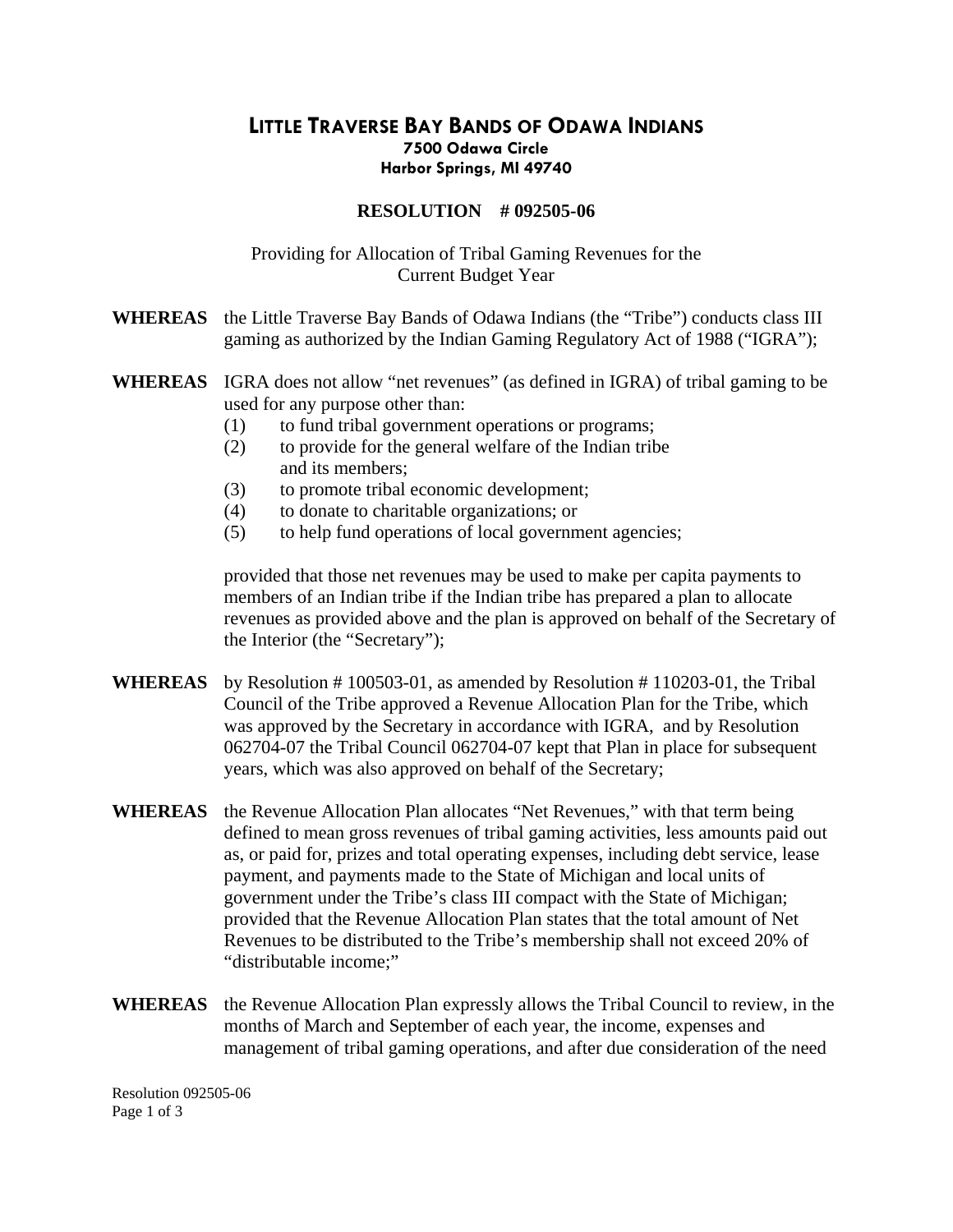to fund tribal government operations and programs, the overall needs of the Tribe and its members, and the need to promote tribal economic developments, the Tribal Council is required to decide whether to make any changes to the Revenue Allocation Plan providing for the appropriate percentage allocation of "Tribal Gaming Revenues" within the annual budget of the Tribe; provided that an affirmative vote of at least a majority of the members of the Tribal Council is required for any such change;

- **WHEREAS** the Tribe is undertaking the design, development, construction and equipping of a new casino and hotel project (the "Project"), with an expectation that the Tribe will incur one or more debt financings (the "Financings") to pay for a substantial portion of the related costs, including by means of a presently expected issuance of debt securities and a separate financing for furniture, fixtures and equipment;
- **WHEREAS** the Tribal Council expects that the terms of the Financings will require a substantial amount of capital expenditures to be funded by revenues of the Tribe's gaming and hotel operations, and will restrict the allocation or distribution of revenues from the Tribe's gaming, hotel and related commercial operations to the Tribe for purposes unrelated to those operations, with the consequence that not all Net Revenues will be available for distribution;
- **WHEREAS** the Tribal Council wishes to exercise its authority under the Revenue Allocation Plan to accommodate the expected terms of the Financings, and has made the following determinations, after due consideration of the need to fund tribal government operations and programs, the overall needs of the Tribe and its members, and the need to promote tribal economic development:
	- (1) the Project will promote tribal economic development;
	- (2) the Financings will be essential to the Project;
	- (3) it is in the best interests of the Tribe and its members to permit Net Revenues to be applied as required by the terms of the Financings and to fund costs of the Project;

**THEREFORE BE IT RESOLVED** that solely for the current budget year, the application of Net Revenues designated in the Revenue Allocation Plan (or by any other proper action of the Tribal Council) shall be applied only with respect to Net Revenues that are properly reported as transferred to the Tribe from the Tribe's gaming and hotel operations in accordance with the terms of the Financings and generally accepted accounting principles;

**FURTHER RESOLVED** that all capital expenditures from Net Revenues previously incurred to date with proper tribal authorization are hereby ratified and approved;